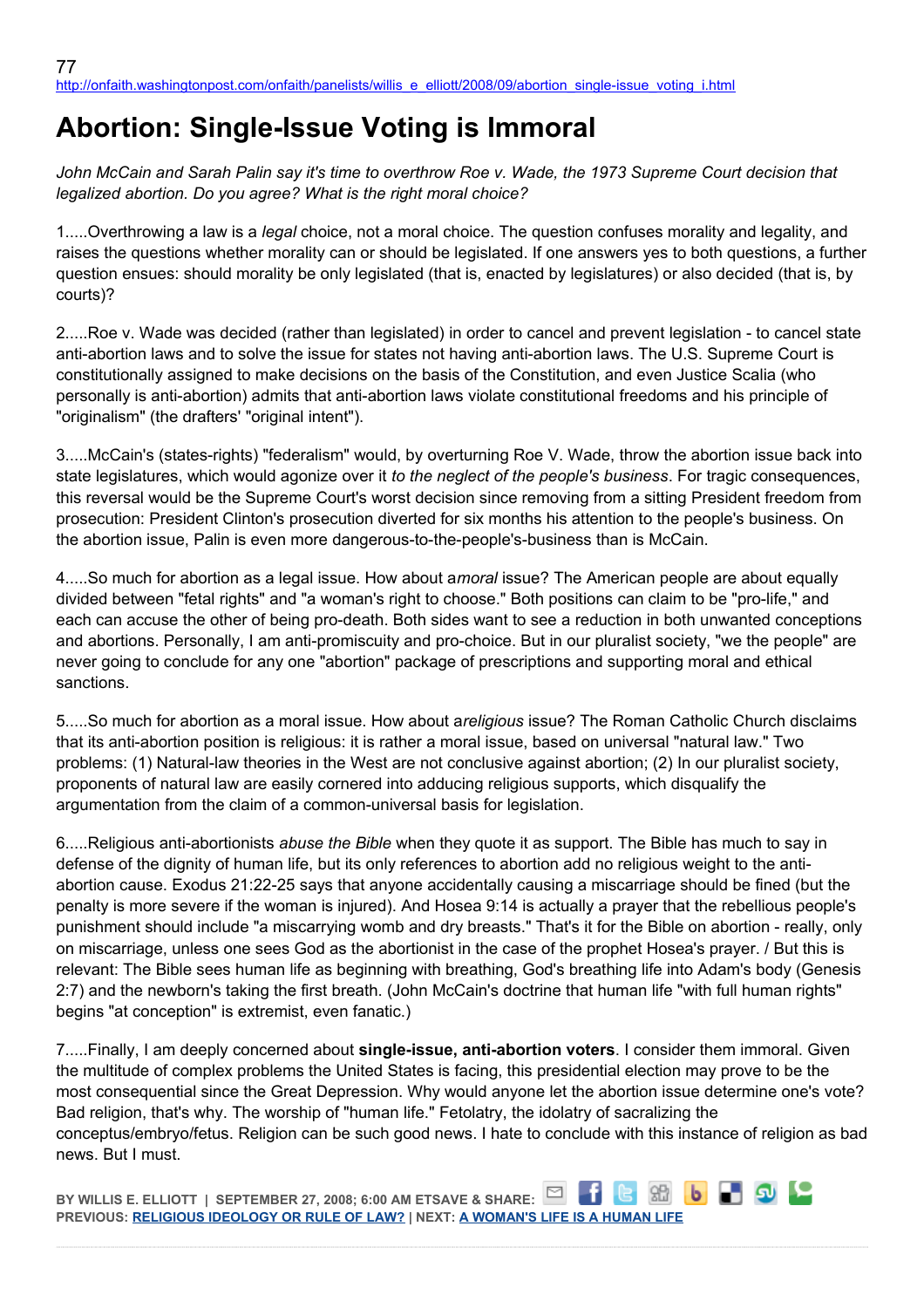If you respect the very beginning of life, you respect me. If you respect me, you respect my fellow countrymen. If you respect my fellow countrymen, you respect my country. If you respect my country, you are the one I want to be in charge of it.

Now, I was a young naive girl who got pregnant. I was rushed into an abortion by my doctor who said "it is the best way out of this". My parents would have disowned me. Had there been laws against abortion, that child would have lived. That doctor would have been forced to give me the other options which he did not. I would not have spent a lifetime of guilt and shame. I only pray that other young women are not give only one option. The only way to stop the needless murdering of innocent children is to change that law. So my comment is yes, I will vote on that issue alone. And yes, I take full responsibility for getting myself into that position in the first place. There is a great big difference in accidentally causing an abortion than deliberatly performing one. Thank you for allowing me to voice my opinion.

**POSTED BY: KATYDIDATJC | OCTOBER 3, 2008 9:33 PM [REPORT OFFENSIVE COMMENT](mailto:blogs@washingtonpost.com?subject=On%20Faith%20Panelists%20Blog%20%20%7C%20%20katydidatjc%20%20%7C%20%20Abortion:%20%20Single-Issue%20Voting%20is%20Immoral%20%20%7C%20%204545148&body=%0D%0D%0D%0D%0D================%0D?__mode=view%26_type=comment%26id=4545148%26blog_id=618)**

Interesting how open-minded liberals, when faced with an open debate of ideas throw the first word bombs. Telling others to "shut up" or calling them names like "dried up old prig".

Why aren't you accepting and affirming of others whose ideas differ from yours? It is, after all, what you espouse from the pulpit........

D.R.

**POSTED BY: DANNYR | OCTOBER 1, 2008 1:21 PM [REPORT OFFENSIVE COMMENT](mailto:blogs@washingtonpost.com?subject=On%20Faith%20Panelists%20Blog%20%20%7C%20%20DannyR%20%20%7C%20%20Abortion:%20%20Single-Issue%20Voting%20is%20Immoral%20%20%7C%20%204544366&body=%0D%0D%0D%0D%0D================%0D?__mode=view%26_type=comment%26id=4544366%26blog_id=618)**

Fetolatry? Are you serious? Is that the best you can come up with? This is THE single issue we need to concern ourselves with - protecting those who cannot protect themselves. Sex without consequences - HA! There is no such thing. Every action has a consequence. That is reality and that is the problem with liberals - they can't stand reality. Elliott - God tells us He knows us before He knit us together in the womb. Our lives actually begin in the reality of God's mind - not when we take our first breath. Stop cherry picking please.

**POSTED BY: BOOTNYER6 | SEPTEMBER 29, 2008 11:33 PM [REPORT OFFENSIVE COMMENT](mailto:blogs@washingtonpost.com?subject=On%20Faith%20Panelists%20Blog%20%20%7C%20%20Bootnyer6%20%20%7C%20%20Abortion:%20%20Single-Issue%20Voting%20is%20Immoral%20%20%7C%20%204543792&body=%0D%0D%0D%0D%0D================%0D?__mode=view%26_type=comment%26id=4543792%26blog_id=618)**

hmm, single issue voting. I don't think anyone would object to single issue voting for hmm- civil rights,slavery. I think he just doesn't like people voting on this single issue.

**POSTED BY: CARROLLS724 | SEPTEMBER 29, 2008 7:17 PM [REPORT OFFENSIVE COMMENT](mailto:blogs@washingtonpost.com?subject=On%20Faith%20Panelists%20Blog%20%20%7C%20%20carrolls724%20%20%7C%20%20Abortion:%20%20Single-Issue%20Voting%20is%20Immoral%20%20%7C%20%204543665&body=%0D%0D%0D%0D%0D================%0D?__mode=view%26_type=comment%26id=4543665%26blog_id=618)**

"Oh, please. This isn't about rights. Its about sex. People want to have sex when, where and with whom they want and they want to do it without consequences."

Why should sex be treated like a criminal activity? would G-d make it so enjoyable if it were? why should there be consequences to enjoying your body and a full rich relationship with another human being? Either you're a dried up old prig who never had any or you're a fundamentalist who is looking forward to those 70 virgins in heaven (actually it may only be 70 grapes, but whatever).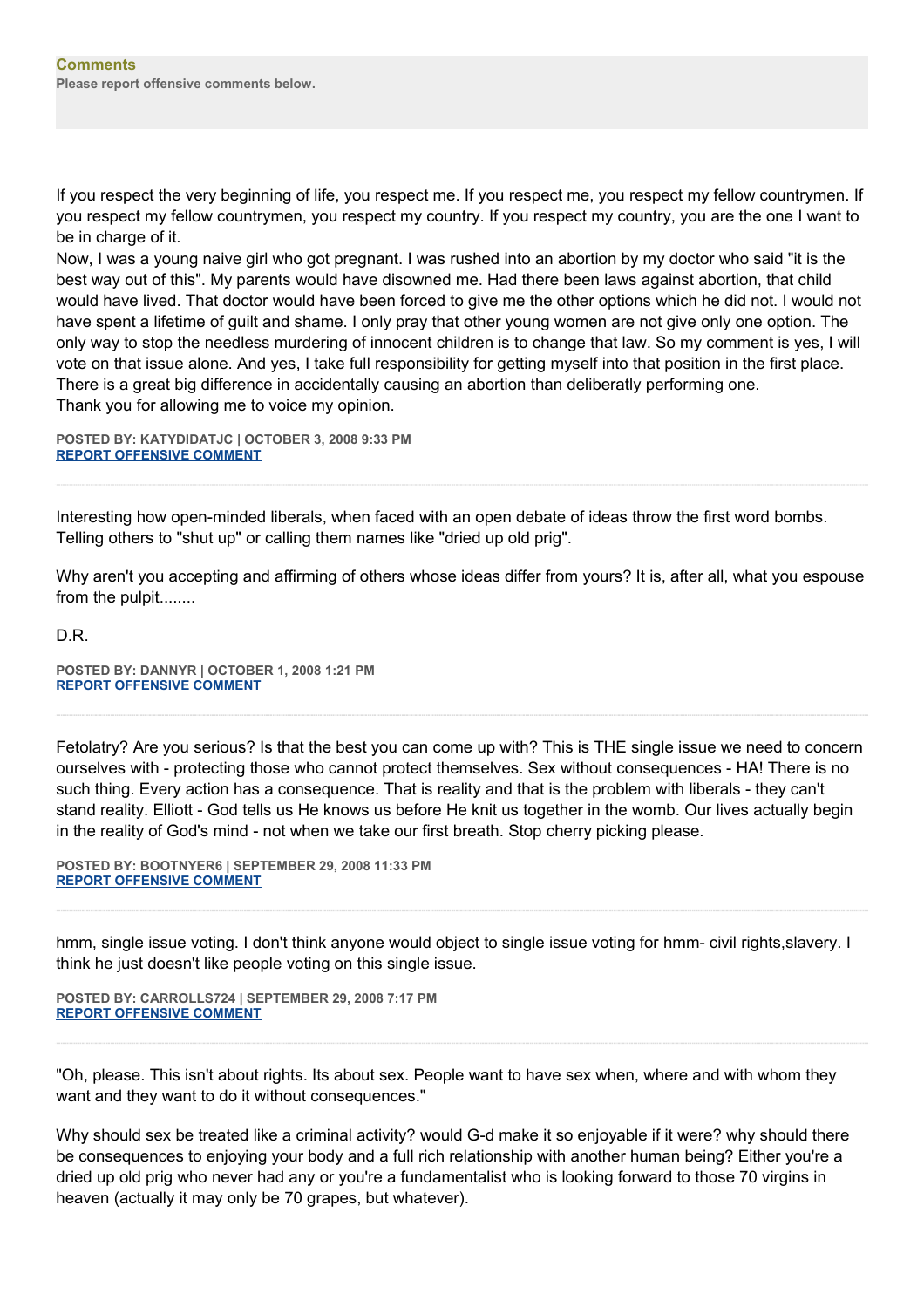Exactly! Sex without consequences! We demand it!

Just like David and Bethsheba………..well…….I guess that would be a bad example……

**POSTED BY: ANONYMOUS | SEPTEMBER 29, 2008 10:42 AM [REPORT OFFENSIVE COMMENT](mailto:blogs@washingtonpost.com?subject=On%20Faith%20Panelists%20Blog%20%20%7C%20%20Anonymous%20%20%7C%20%20Abortion:%20%20Single-Issue%20Voting%20is%20Immoral%20%20%7C%20%204542982&body=%0D%0D%0D%0D%0D================%0D?__mode=view%26_type=comment%26id=4542982%26blog_id=618)**

Oh, please. This isn't about rights. Its about sex. People want to have sex when, where and with whom they want and they want to do it without consequences.

**POSTED BY: ANONYMOUS | SEPTEMBER 29, 2008 9:16 AM [REPORT OFFENSIVE COMMENT](mailto:blogs@washingtonpost.com?subject=On%20Faith%20Panelists%20Blog%20%20%7C%20%20Anonymous%20%20%7C%20%20Abortion:%20%20Single-Issue%20Voting%20is%20Immoral%20%20%7C%20%204542825&body=%0D%0D%0D%0D%0D================%0D?__mode=view%26_type=comment%26id=4542825%26blog_id=618)**

My user id isn't displaying- its sparrow4. I wrote the post at 8:10. Just wanted to be clear.

**POSTED BY: ANONYMOUS | SEPTEMBER 28, 2008 8:36 PM [REPORT OFFENSIVE COMMENT](mailto:blogs@washingtonpost.com?subject=On%20Faith%20Panelists%20Blog%20%20%7C%20%20Anonymous%20%20%7C%20%20Abortion:%20%20Single-Issue%20Voting%20is%20Immoral%20%20%7C%20%204542578&body=%0D%0D%0D%0D%0D================%0D?__mode=view%26_type=comment%26id=4542578%26blog_id=618)**

"I'm also not wasting my time trying to ban anything.....except what the early church fathers called "abortion". Read some of the early church writings of the 3rd and 4th century and you will get a very clear teaching that abortion was set on the same level as murder."

But church writings of the 3rd and 4th century are not the bible and the bible is very clear on when life beginswith the first breath. Suffice it to say I think that's a simpler concept from a simpler time, but if you insist that your proof is in the bible and now you say it dates from the 3rd or 4th century AD, you literally have not proven your point.

you wrote:"If this country wants abortion legal (long term), then it needs to be done the right way. The right way would be an amendment to the Constitution. That would do it, and there wouldn't be any question whether it was good law or not.

Let's be honest. Our founding fathers didn't envision any "rights" that come from God that allows anyone to kill the unborn. "

You have a point- when you spoke about slavery in the constitution. there is nothing regarding the unborn in the constitution however, while it does address other rights we have. Miscegenation was written into law also, but was knocked down because it was unconstitutional. roe vs. wade was about the right of a woman to make decisions regarding her own body. It goes back to women having equal rights under the law- lack of choice takes that away. The act of abortion, like the act of miscegenation was written into law, but since the constitution does not define when life begins, there is not constitutional mandate that gives a fetus equal or greater rights than a woman.

Therein is the crux of the matter. Any amendment regarding abortion would have to define a "child," and that's a road fraught with peril. Who defines life? Who defines when life begins? the priests? the ministers? the senators? the biologists? If we allow for the religious to define life in disregard of science and medicine, we have effectively destroyed freedom of religion and the separation of church and state. this vastly undermines the very basis of our country's existence, even its rationale.

from that standpoint, yes, those who use abortion as the single deciding issue are immoral. Or perhaps the better word is "unthinking."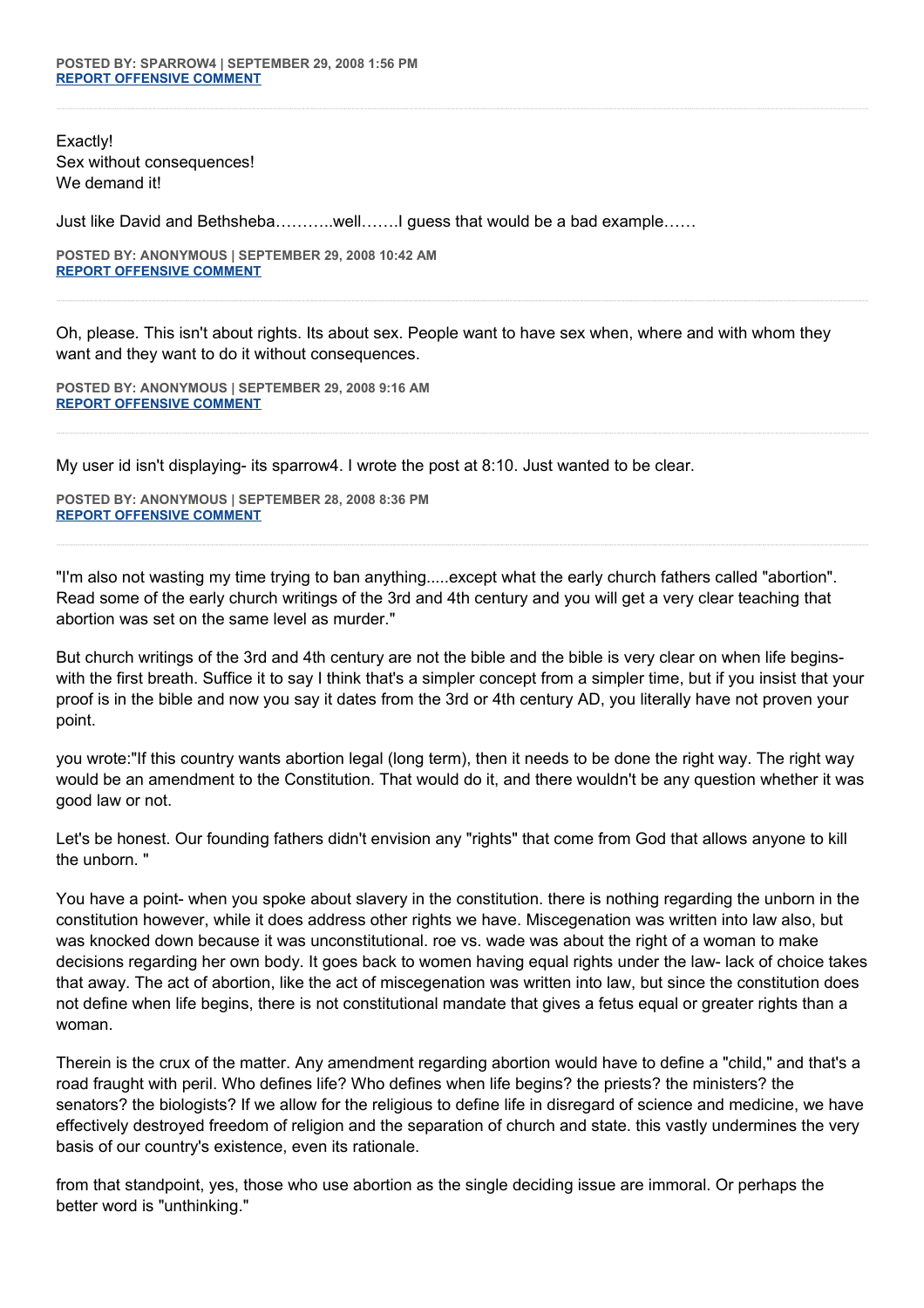The insistence on one issue excludes the importance of other even more powerful issues that have far greater impact- the economy, the war, the environment, and more. these issues define the world we live in- and that includes those we bring into the world. How can you be moral if you voted for the man who vowed to stay in Iraq for 100 years if that is what it took for victory, knowing children will grow up to be soldiers and sent to war. If we can stretch the definition of life as the moment of conception, why should we not stretch the definition of murder to include those who voted for warmongers, knowing their children would be sent to fight?

If you vote for the party platform that insists no abortion even in cases of rape or incest, why shouldn't you be considered a rapist as well? In my book you may as well be.

**POSTED BY: ANONYMOUS | SEPTEMBER 28, 2008 8:10 PM [REPORT OFFENSIVE COMMENT](mailto:blogs@washingtonpost.com?subject=On%20Faith%20Panelists%20Blog%20%20%7C%20%20Anonymous%20%20%7C%20%20Abortion:%20%20Single-Issue%20Voting%20is%20Immoral%20%20%7C%20%204542574&body=%0D%0D%0D%0D%0D================%0D?__mode=view%26_type=comment%26id=4542574%26blog_id=618)**

"human life "with full human rights" begins "at conception" is extremist, even fanatic"

I complete agree and support this statement. I would add that it is not at all clear when biological conception actually occurs.

Thank you Mr. Elliot for your thoughtful words and your courage in standing up to bad religion. We need more public discussion of how and when religion goes bad, because it appears much of our public debate assumes all religiously held beliefs are equally valid and moral, and somehow off-limits.

**POSTED BY: AGENTG | SEPTEMBER 28, 2008 4:39 PM [REPORT OFFENSIVE COMMENT](mailto:blogs@washingtonpost.com?subject=On%20Faith%20Panelists%20Blog%20%20%7C%20%20AgentG%20%20%7C%20%20Abortion:%20%20Single-Issue%20Voting%20is%20Immoral%20%20%7C%20%204542539&body=%0D%0D%0D%0D%0D================%0D?__mode=view%26_type=comment%26id=4542539%26blog_id=618)**

The single issue abortion voters is one of the most regretable side effects of the GOP pumping their rather odd brand of religion into politics. Watching people that support GOP tax policy, GOP war policy, GOP environmental policy try and take the high ground in moral terms is always sad.

**POSTED BY: ANONYMOUS | SEPTEMBER 27, 2008 9:36 PM [REPORT OFFENSIVE COMMENT](mailto:blogs@washingtonpost.com?subject=On%20Faith%20Panelists%20Blog%20%20%7C%20%20Anonymous%20%20%7C%20%20Abortion:%20%20Single-Issue%20Voting%20is%20Immoral%20%20%7C%20%204542347&body=%0D%0D%0D%0D%0D================%0D?__mode=view%26_type=comment%26id=4542347%26blog_id=618)**

Danny R

If all you got is your hate rants against liberals, then why don't you just shut-up? You're boring and nobody wants to hear you.

Lovingly yours,

**POSTED BY: ANONYMOUS | SEPTEMBER 26, 2008 1:33 PM [REPORT OFFENSIVE COMMENT](mailto:blogs@washingtonpost.com?subject=On%20Faith%20Panelists%20Blog%20%20%7C%20%20Anonymous%20%20%7C%20%20Abortion:%20%20Single-Issue%20Voting%20is%20Immoral%20%20%7C%20%204541710&body=%0D%0D%0D%0D%0D================%0D?__mode=view%26_type=comment%26id=4541710%26blog_id=618)**

**[http://query.nytimes.com/gst/fullpage.html?](http://query.nytimes.com/gst/fullpage.html?res=9E06E3D6123BF932A2575AC0A9659C8B63&sec=&spon=&pagewanted=print) [res=9E06E3D6123BF932A2575AC0A9659C8B63&sec=&spon=&pagewanted=print](http://query.nytimes.com/gst/fullpage.html?res=9E06E3D6123BF932A2575AC0A9659C8B63&sec=&spon=&pagewanted=print)**

Note the date of the article.

Among the groups denouncing the proposal today were the National Association of Home Builders and Congressional Democrats who fear that tighter regulation of the companies could sharply reduce their commitment to financing low-income and affordable housing.

''These two entities -- Fannie Mae and Freddie Mac -- are not facing any kind of financial crisis,'' said Representative Barney Frank of Massachusetts, the ranking Democrat on the Financial Services Committee.

It will be the Republicans that fix this mess (Bush, Bernake, Paulson) that was exaserbated by the Democrats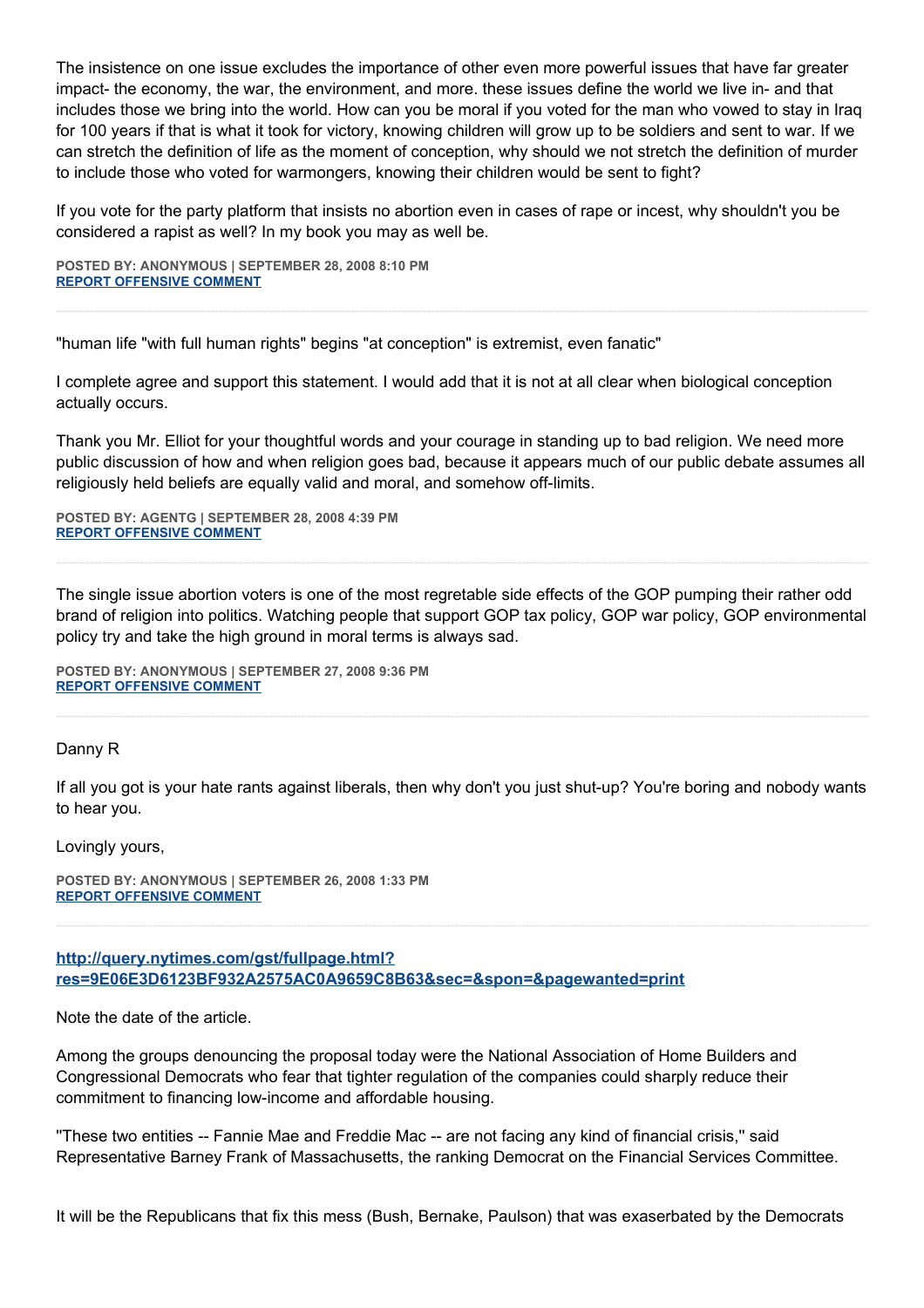and these same Democrats run around today saying; "No one knows what to do". **<http://blogs.abcnews.com/politicalradar/2008/09/senate-majority.html>**

**POSTED BY: ANONYMOUS | SEPTEMBER 25, 2008 9:32 PM [REPORT OFFENSIVE COMMENT](mailto:blogs@washingtonpost.com?subject=On%20Faith%20Panelists%20Blog%20%20%7C%20%20Anonymous%20%20%7C%20%20Abortion:%20%20Single-Issue%20Voting%20is%20Immoral%20%20%7C%20%204541359&body=%0D%0D%0D%0D%0D================%0D?__mode=view%26_type=comment%26id=4541359%26blog_id=618)**

The author also makes a critcal flaw in his premise. That being the assumption that Roe v. Wade was/is "good law". It's not. Reading the minority opinion on the decision is a good place to begin.

The minority makes the case very well that the majority opinion was just that - opinion - and that it was not based on Constitutional precident nor Constitutional Law.

The decision was legislating from the bench.

If this country wants abortion legal (long term), then it needs to be done the right way. The right way would be an amendment to the Constitution. That would do it, and there wouldn't be any question whether it was good law or not.

Let's be honest. Our founding fathers didn't envision any "rights" that come from God that allows anyone to kill the unborn. Any opinion to the contrary is simply wrong.

Slavery was written into our Constitution. That's a fact. It is also a fact that the people of this country realized that mistake and corrected it - not by "interpretting" it differently, rather by amending it the way the founding authors envisioned the document to grow.

Peace.

**POSTED BY: DANNY R. | SEPTEMBER 25, 2008 9:09 PM [REPORT OFFENSIVE COMMENT](mailto:blogs@washingtonpost.com?subject=On%20Faith%20Panelists%20Blog%20%20%7C%20%20Danny%20R.%20%20%7C%20%20Abortion:%20%20Single-Issue%20Voting%20is%20Immoral%20%20%7C%20%204541353&body=%0D%0D%0D%0D%0D================%0D?__mode=view%26_type=comment%26id=4541353%26blog_id=618)**

Congress has oversight. Who has controlled Congress during the past two years as things have fallen apart?

Chairmen of the oversight committee's?

Chairman Dodd (D) Barney Frank (D)

They were warned by Bush. They were warned by Greenspan. They were warned by Paulson. They were warned by McCain S.190

I'm glad you watched the video. You also may have noticed I did include a link from the very liberal LATimes.

I guess you could say I'm fair and balanced.

I'm also not wasting my time trying to ban anything.....except what the early church fathers called "abortion". Read some of the early church writings of the 3rd and 4th century and you will get a very clear teaching that abortion was set on the same level as murder.

Sometimes we chose to ignore tradition when it suits our political ideology. Too bad.

Ravi spoke about this a few weeks ago. That our politics reflect morality and ethics and our ethics and morality discussions sound more like a political discussion.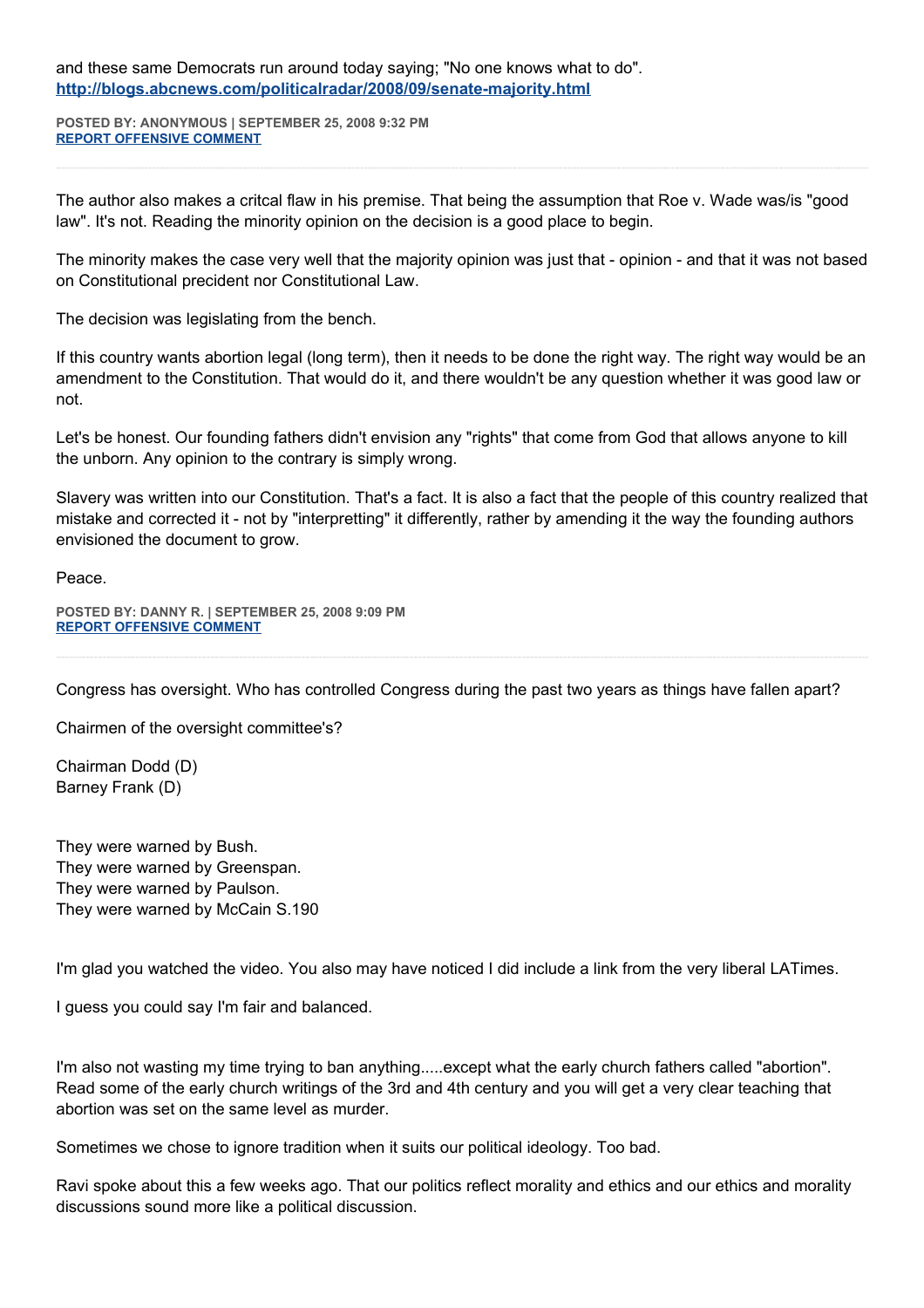**POSTED BY: ANONYMOUS | SEPTEMBER 25, 2008 7:35 PM [REPORT OFFENSIVE COMMENT](mailto:blogs@washingtonpost.com?subject=On%20Faith%20Panelists%20Blog%20%20%7C%20%20Anonymous%20%20%7C%20%20Abortion:%20%20Single-Issue%20Voting%20is%20Immoral%20%20%7C%20%204541312&body=%0D%0D%0D%0D%0D================%0D?__mode=view%26_type=comment%26id=4541312%26blog_id=618)**

The blame for the economic meltdown lies in both parties, but more so with the Republicans, who have been in power for 8 years and done nothing to stop it.

And yes, I am a liberal. And proud of it! Stop getting all of your news from Fox Noise.

**POSTED BY: ATHENA | SEPTEMBER 25, 2008 5:22 PM [REPORT OFFENSIVE COMMENT](mailto:blogs@washingtonpost.com?subject=On%20Faith%20Panelists%20Blog%20%20%7C%20%20Athena%20%20%7C%20%20Abortion:%20%20Single-Issue%20Voting%20is%20Immoral%20%20%7C%20%204541266&body=%0D%0D%0D%0D%0D================%0D?__mode=view%26_type=comment%26id=4541266%26blog_id=618)**

Holy Nut. Where to begin with all these falsehoods. I may be jumping the gun here – but you must be a liberal, because you ignore ALL the facts.

Lets begin with the current economic meltdown that began with the banking industry. Democrats in Congress are where the blame lies: **<http://www.youtube.com/watch?v=VgctSIL8Lhs>** Who was sounding the alarm years ago? BAH RAH. Watch the video friend – and stop visiting Daily Kos to get your "news".

Democrat leadership is clueless and says "No one knows what to do".

**<http://blogs.abcnews.com/politicalradar/2008/09/senate-majority.html>**

Now onto abortion. Two appointments to the Supreme Court that will work to abolish Roe v. Wade.

Abortions up 14% under bush? Lies. Liberal LIES. Check out the link that cites the real statistics revealing that abortions are at an ALL TIME LOW since 1974:**[http://www.latimes.com/news/nationworld/nation/la-sci](http://www.latimes.com/news/nationworld/nation/la-sci-abortion23-2008sep23,0,2950464.story?track=rss)[abortion23-2008sep23,0,2950464.story?track=rss](http://www.latimes.com/news/nationworld/nation/la-sci-abortion23-2008sep23,0,2950464.story?track=rss)**

Once again we have a liberal who spews lies in the hope of diverting from the subject at hand. The subject is (from my initial comment response) whether someone who is "single issue focused" is immoral.

If the subject matter (abortion) wasn't so serious, the author's claims would be thrown on the heap labled "silliness".

Have a great day.

Lovingly yours.

**POSTED BY: DANNY R. | SEPTEMBER 25, 2008 3:42 PM [REPORT OFFENSIVE COMMENT](mailto:blogs@washingtonpost.com?subject=On%20Faith%20Panelists%20Blog%20%20%7C%20%20Danny%20R.%20%20%7C%20%20Abortion:%20%20Single-Issue%20Voting%20is%20Immoral%20%20%7C%20%204541182&body=%0D%0D%0D%0D%0D================%0D?__mode=view%26_type=comment%26id=4541182%26blog_id=618)**

Dr. Elliot is correct. All of you single-issue voters take a good look at the economic meltdown. The Republican party LIED to you and USED you to get them elected into office. Then, they did NOTHING to stop abortion during their six years that they were in control of the White House and Congress. What they did do was to start a war and ruin our economy. And now they want more money to bail it out. People like Barney Frank, Elliot Spitzer, and Barack Obama were sounding the alarm about sub-prime mortgages YEARS ago, but they didn't live up to your morals, so you ignored them.

And, you know what? Abortions are up 14% under Bush. They went down 34% under Clinton. Poor women can't afford birth control, and can't afford another mouth to feed in hard times. And there's less money available for adoption, foster care, etc.

In a perfect world, every child would come out of the womb perfect and disase-free, into a loving family that is able to care for them. But it's not a perfect world. And, instead of wasting your energy trying to ban something, why don't you start working towards that perfect world?